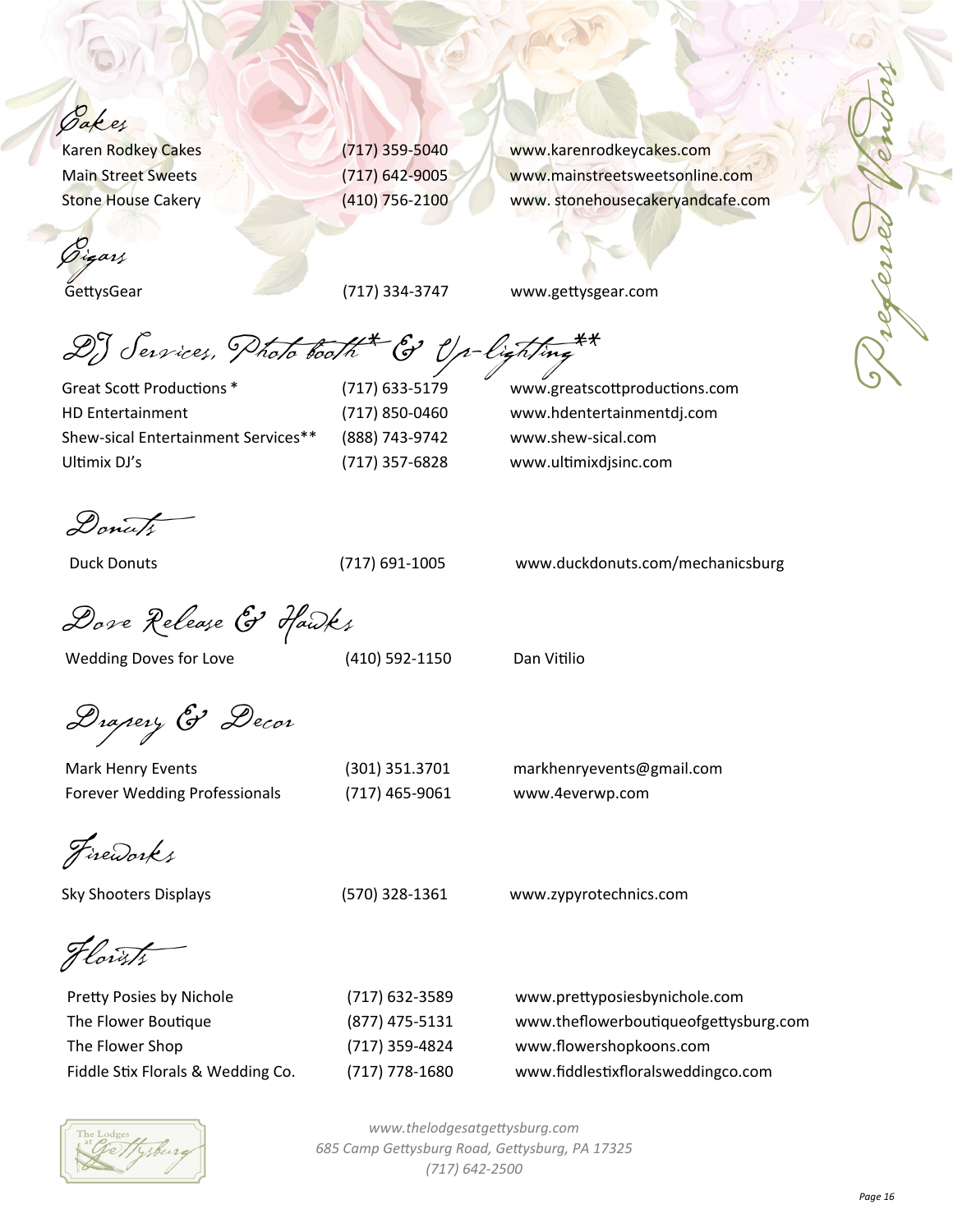Formal Wear & Gowns

Hanover Clothing (717) 632-3323 www.hanoverclothing.com Suzanne's Bridal (717) 334-7701 www.suzannes-bridal.com

Horse & Garriage

Gettysburg Carriage Company (717) 642-2500 Contact The Lodges Directly

(fician)

| (724) 263-9836 |
|----------------|
| (443) 812-6853 |

Ceremony by Rachael (724) 263-9836 www.ceremonybyrachael.com Weddings by Sandy (443) 812-6853 squeen@verizon.net

Music—Strings

Kevin O'Brien - Bag Pipes (410) 327-6637 www.baltimorebagpiper.com

| (717) 530-1072 |  |
|----------------|--|
| (410) 327-6637 |  |

Blythe Spirits - Harp, Cello & Violin (717) 530-1072 blythespirits.wixsite.com/blythe-spirits

Rentals

Chambersburg Rentals (717) 263-7275 www.chambersburgrental.com

Photographers/Videographer\*





*www.thelodgesatgeƩysburg.com 685 Camp GeƩysburg Road, GeƩysburg, PA 17325 (717) 642-2500*

 *Page 17*

Preferred Vendors